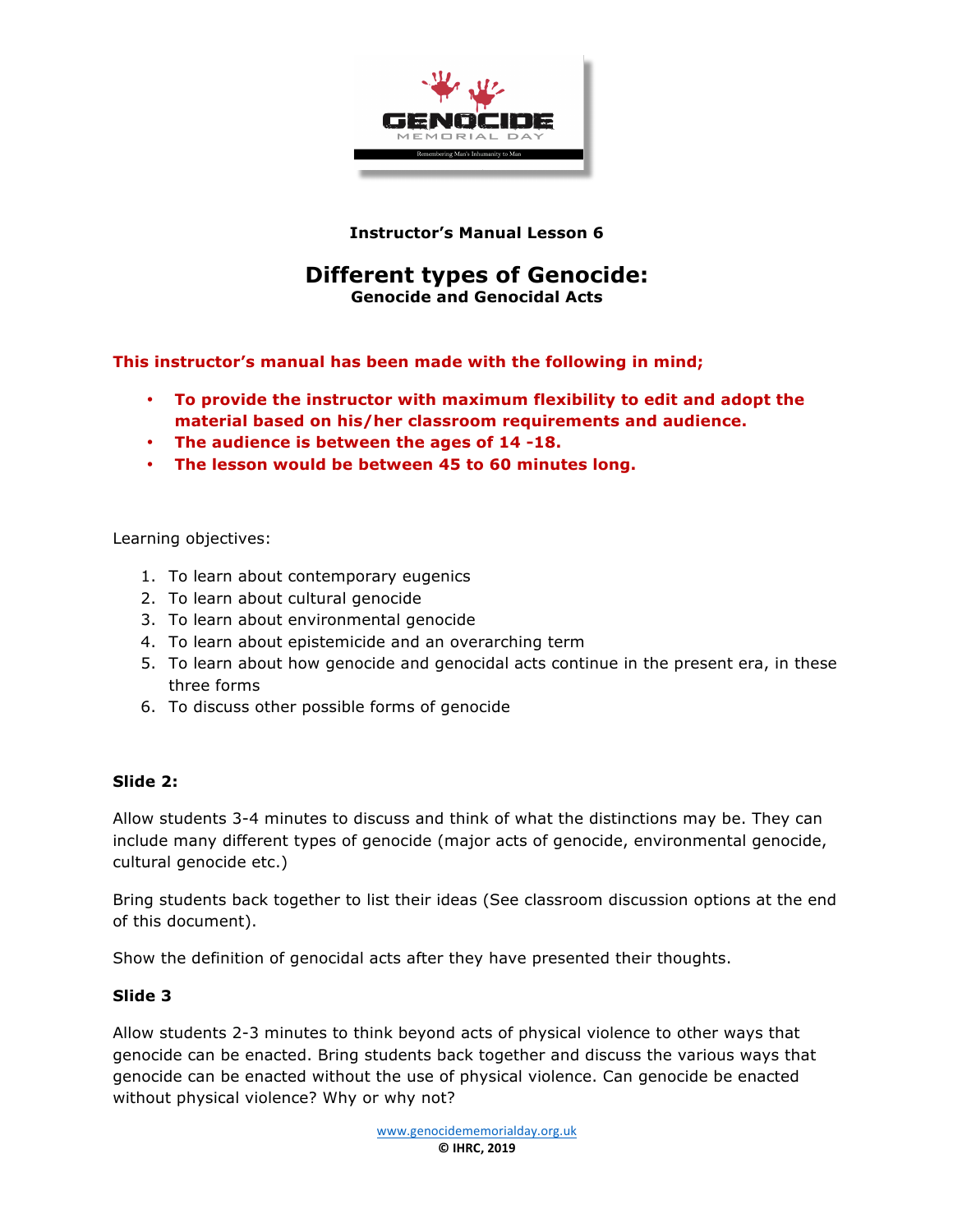## **Slide 4**

Alert students to the more insidious ways genocide might be enacted.

# **Slide 5**

Contemporary eugenics still occurs. In Canada, Indigenous women were coerced into being sterilized by medical officials as recently as 2017.

Many Indigenous children are placed in foster care at high rates, and are often placed with non-Indigenous families.

Moreover, in Canada, Indigenous women are murdered and go missing at much higher rates than women of other ethnicities in the country.

# **Slide 6**

Ask students how they would define cultural genocide. What do they think the repercussions of this act of genocide are?

## **Slide 7**

Walk students through the definition of cultural genocide. It is not just about globalisation, or western cultural mores being disseminated globally (through the internet, through media, etc.), but also the outright banning of cultural practices such as the case of Indigenous people in Canada.

## **Slide 8**

Acts of environmental genocide are growing. This can, in some cases, be an act of unintentional genocide, but in other cases, toxic waste, mining, and other environmentally harmful industries are placed in close proximity to people of colour, and the economically disadvantaged. In a Canadian context, toxic waste is often placed in close proximity to Indigenous reserves, polluting water ways and the land which grows food.

## **Slide 9**

Talk about the definition term epistemicide and how it covers all of the above terms and more. Is this a more comprehensive term than genocide?

How can we use the term to help people understand the effects of genocides other than direct mass murder?

## **Slide 10**

End with other acts of genocide that students can explore on their own.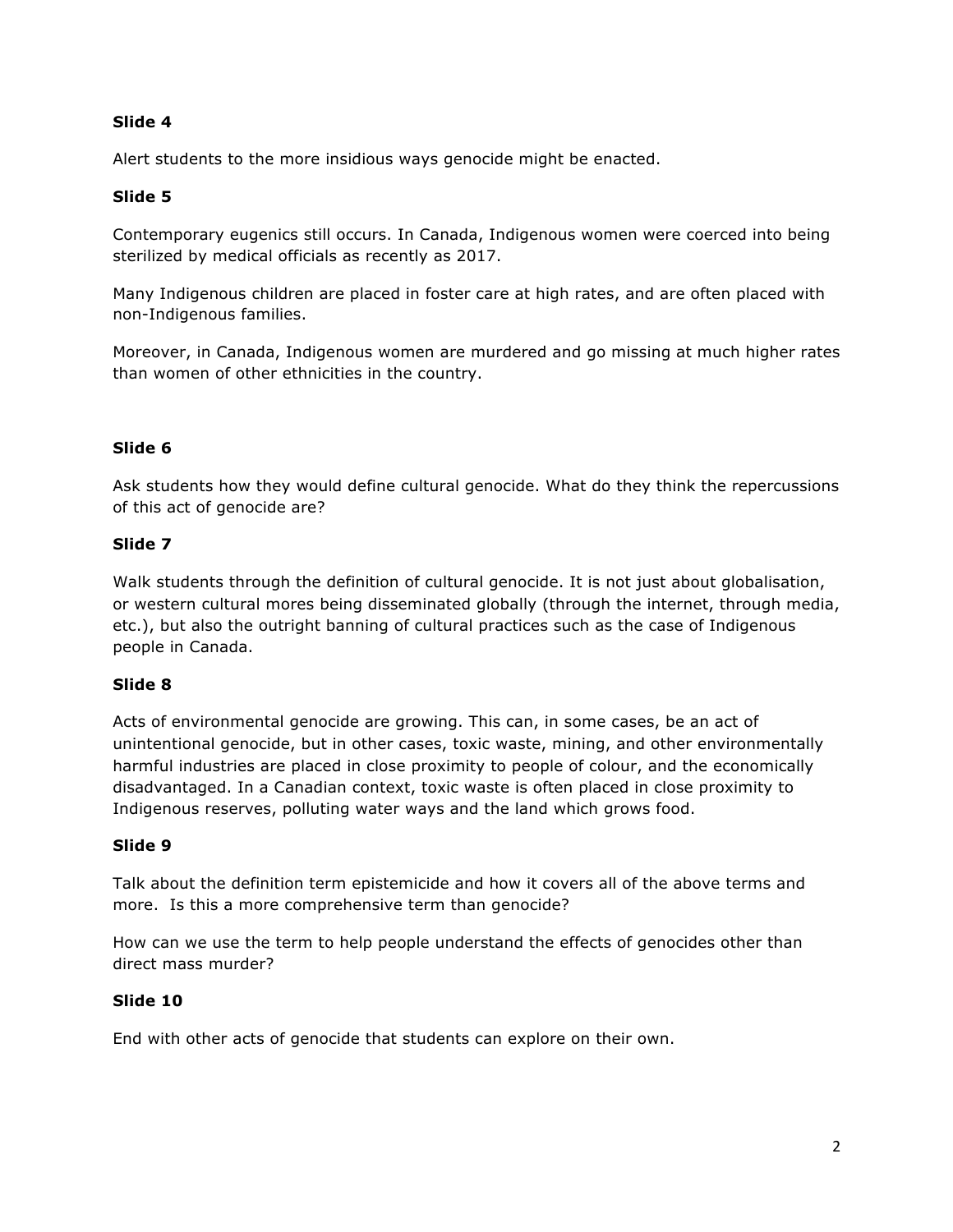## **Culminating Activity for Lesson 6.**

The instructor may provide reading materials on other acts of genocide, or other acts of violence that would not usually be categorized as a "conventional" act of genocide. The instructor should ask the students to formulate two 150 – 200 word responses to the questions below after completing their readings.

## **Case1: Is an apology enough? How can victims and descendants of victims be compensated?**

Share links to short news articles on, or full statements of the apologies issued in Canada, Turkey and Australia e.g.

*Trudeau Apologizes for Abuse and 'Profound Cultural Loss' at Indigenous Schools (2017)* https://www.nytimes.com/2017/11/24/world/canada/trudeau-indigenous-schoolsnewfoundland-labrador.html

*Apology to Australia's Indigenous peoples (2008)* https://www.australia.gov.au/about-australia/our-country/our-people/apology-toaustralias-indigenous-peoples

*Turkish PM offers condolences over 1915 Armenian massacre (2014)* https://www.theguardian.com/world/2014/apr/23/turkey-erdogan-condolences-armenianmassacre

Discuss the following:

- (i) Are apologies necessary and if so why?
- (ii) Why are some victims / victims' descendants unhappy about the apologies?
- (iii) What else could be done, and what else has been done in other cases e.g. reparations in the case of the Holocaust, demands for reparations for the Transatlantic Slave Trade?

## **Case 2:**

Ask students to research one act of genocide that **was not explored in the course.**

#### **Case 3:**

Students should reflect on one act of genocide that is not usually included in conventional definitions of genocide.

#### **Discussion Activities Suggestions (Can be applied to any discussion questions in the lesson):**

1. Think-pair-share: Students think about the question themselves and develop a response, they pair with a partner, and finally share their ideas with their partner.